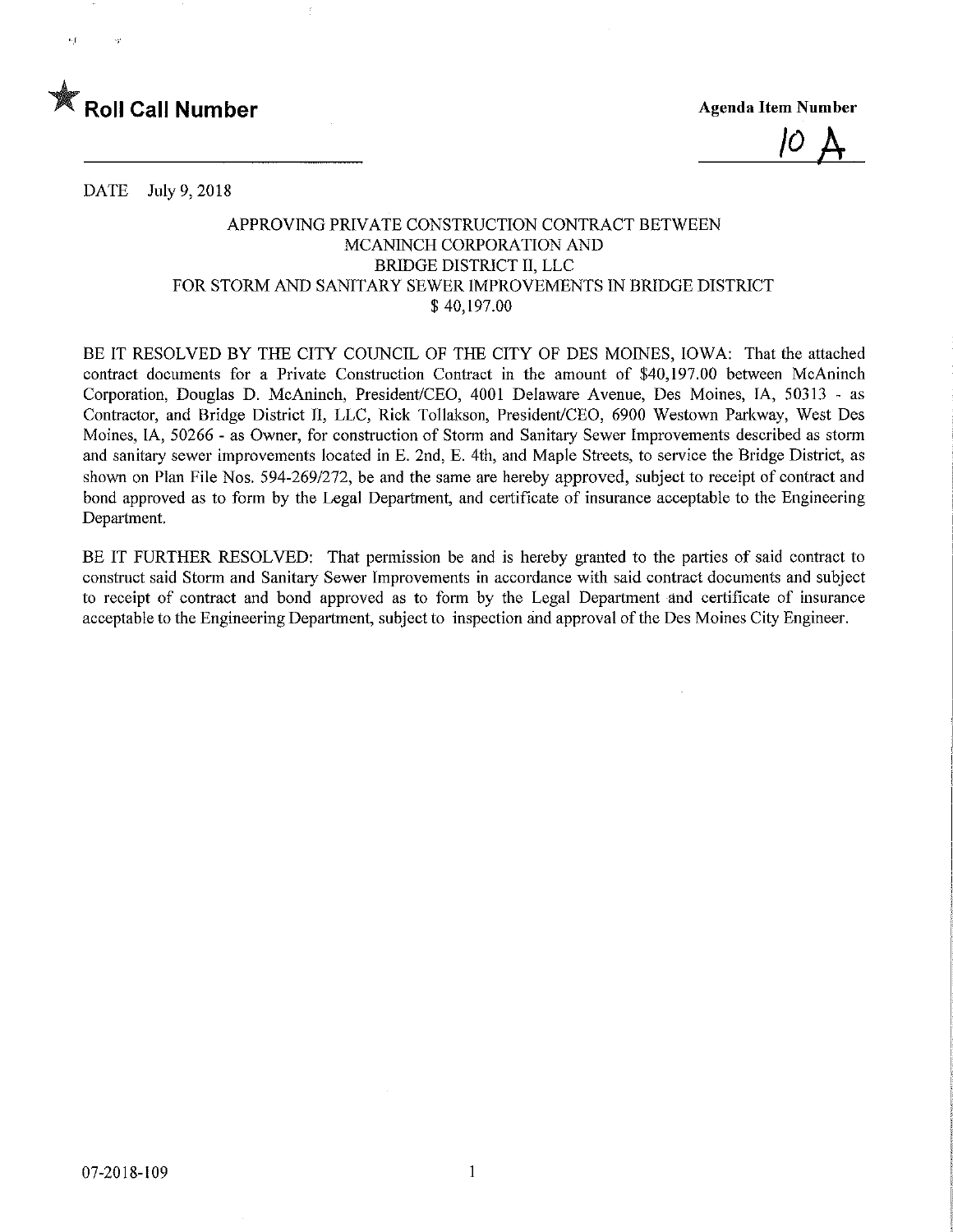

 $\overline{a}$ 

 $\bar{\mathbf{q}}$ 



DATE July 9, 2018

Activity ID: 07-2018-109

Moved by to adopt.

FORM APPROVED:

Kathleen Vanderpool Deputy City Attorney

Funding Source: All project costs are to be paid by the Owner(s), Bridge District II, LLC

 $\sim$  $\sim$   $\sim$ 

 $\sim$   $\pm$ 

| <b>COUNCIL ACTION</b> | <b>YEAS</b> | <b>NAYS</b> | <b>PASS</b> | <b>ABSENT</b>   | I, Diane Rauh, City Clerk of said City Council, hereby                                                       |
|-----------------------|-------------|-------------|-------------|-----------------|--------------------------------------------------------------------------------------------------------------|
| <b>COWNIE</b>         |             |             |             |                 | certify that at a meeting of the City Council, held on the                                                   |
| <b>BOESEN</b>         |             |             |             |                 | above date, among other proceedings the above was                                                            |
| <b>COLEMAN</b>        |             |             |             |                 | adopted.                                                                                                     |
| <b>GATTO</b>          |             |             |             |                 |                                                                                                              |
| <b>GRAY</b>           |             |             |             |                 | IN WITNESS WHEREOF, I have hereunto set my hand<br>and affixed my seal the day and year first above written. |
| <b>MANDELBAUM</b>     |             |             |             |                 |                                                                                                              |
| <b>WESTERGAARD</b>    |             |             |             |                 |                                                                                                              |
| <b>TOTAL</b>          |             |             |             |                 |                                                                                                              |
| <b>MOTION CARRIED</b> |             |             |             | <b>APPROVED</b> |                                                                                                              |
|                       |             |             |             |                 |                                                                                                              |
|                       |             |             |             |                 |                                                                                                              |
|                       |             |             |             |                 |                                                                                                              |
|                       |             |             |             | Mayor           |                                                                                                              |